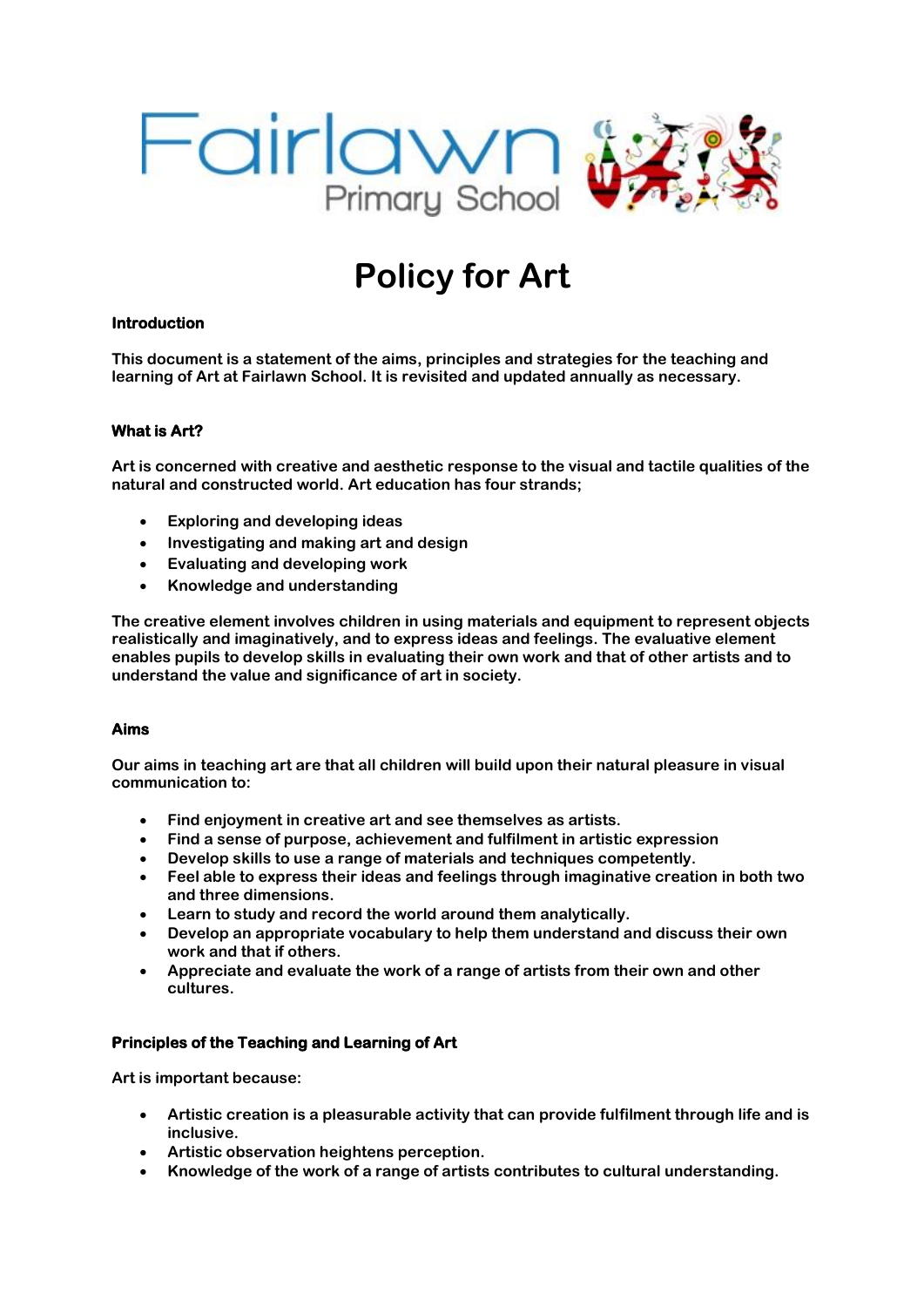• **Art is a foundation subject in the National Curriculum. We use our own curriculum document to ensure that fundamental skills, knowledge and concepts are integrated. A progression of skills in the art processes is matched to learning planned in year groups.** 

**As in the National Curriculum, 'art' is taken to encompass art, craft and design. The term 'artists' should thus be interpreted as 'artists, craft workers and designers'.**

# **Strategies for the Teaching of Art**

**The art curriculum is organised as part of an integrated approach to learning:**

- **Art is integrated into a programme of topics, followed throughout the school. It is sometimes necessary to teach skills separately before they are used in topic work or to ensure progression within the Art curriculum.**
- **Approximately 1 hour per week is spent on Art in Key stage 2 throughout the school in half Termly units. Although additional work in this field is included in cross-curricular activities.**
- **In Key stage 1 Art activities are regularly included as part of the school week, linked to topic and class learning.**
- **The school uses a variety of teaching and learning styles in art and design lessons. Our principal aim is to develop the children's knowledge, skills and understanding in art and design through their own creativity and self-expression. We ensure that the act of investigating and making something includes exploring and developing ideas, and evaluating and developing learning. We do this best through a mixture of wholeclass teaching and individual/group activities. The teacher draws attention to good examples of individual performance as models for the other children. The children are encouraged to evaluate their own ideas and methods, and the work of others, and say what they think and feel about them. We give children the opportunity within lessons to work on their own and collaborate with others, on projects in two and three dimensions and on different scales. Children also have the opportunity to use a wide range of materials and resources, including ICT.**

**Within this structure:**

• **As pupils bring different levels of experience and understanding, children are placed in groups to stimulate broad and relevant discussions.** 

## **Differentiation**

**We recognise the fact that we have children of different levels of skill in all our classes. We provide suitable challenge for all. We achieve this through a range of strategies:**

- **Setting common tasks that are open-ended and can have a variety of responses;**
- **Setting tasks of increasing difficulty where not all children complete all tasks;**
- **Providing a range of challenges with different resources;**
- **Using additional adults to support the work of individual children or small groups.**
- **Through the levels of the National Curriculum and these are extended through the use of more advanced techniques and materials**

**The emphasis in our teaching of art is on practical experience and we encourage children increasingly to take control of their own learning. Therefore:**

- **More attention is given to the practical elements in the teaching and learning of art.**
- **Tools and materials are organised in a way that makes them readily accessible.**
- **Children take responsibility for care and storage of tools and materials.**
- **Displays are changed regularly and include the works of celebrated artists with questions to provoke thought about the picture.**

**Excellence in art is celebrated in displays and performance including:**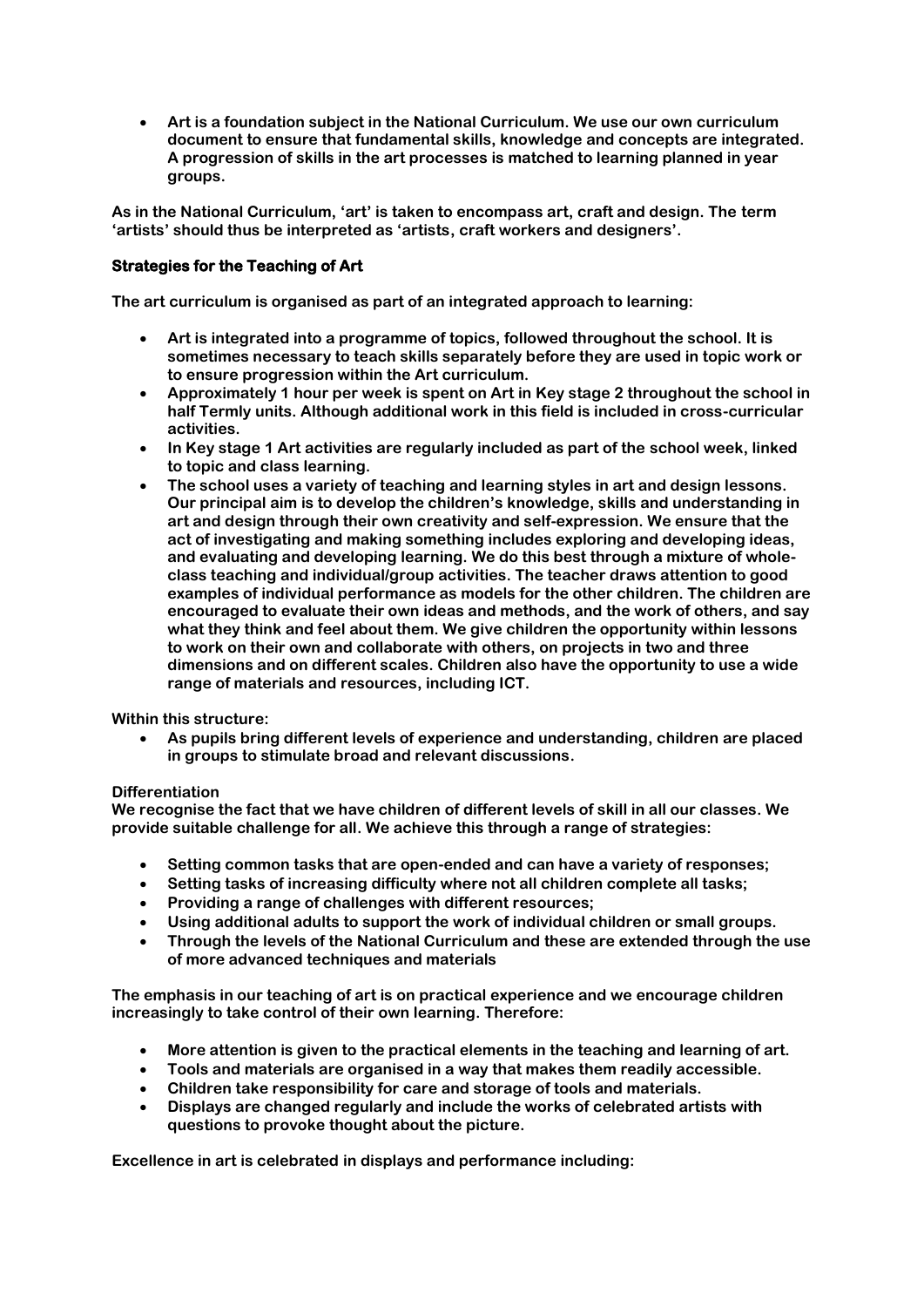- **Suitably mounted displays in classrooms and throughout the school in regular exhibitions.**
- **Presentation and display of art work in assemblies and on other public occasions.**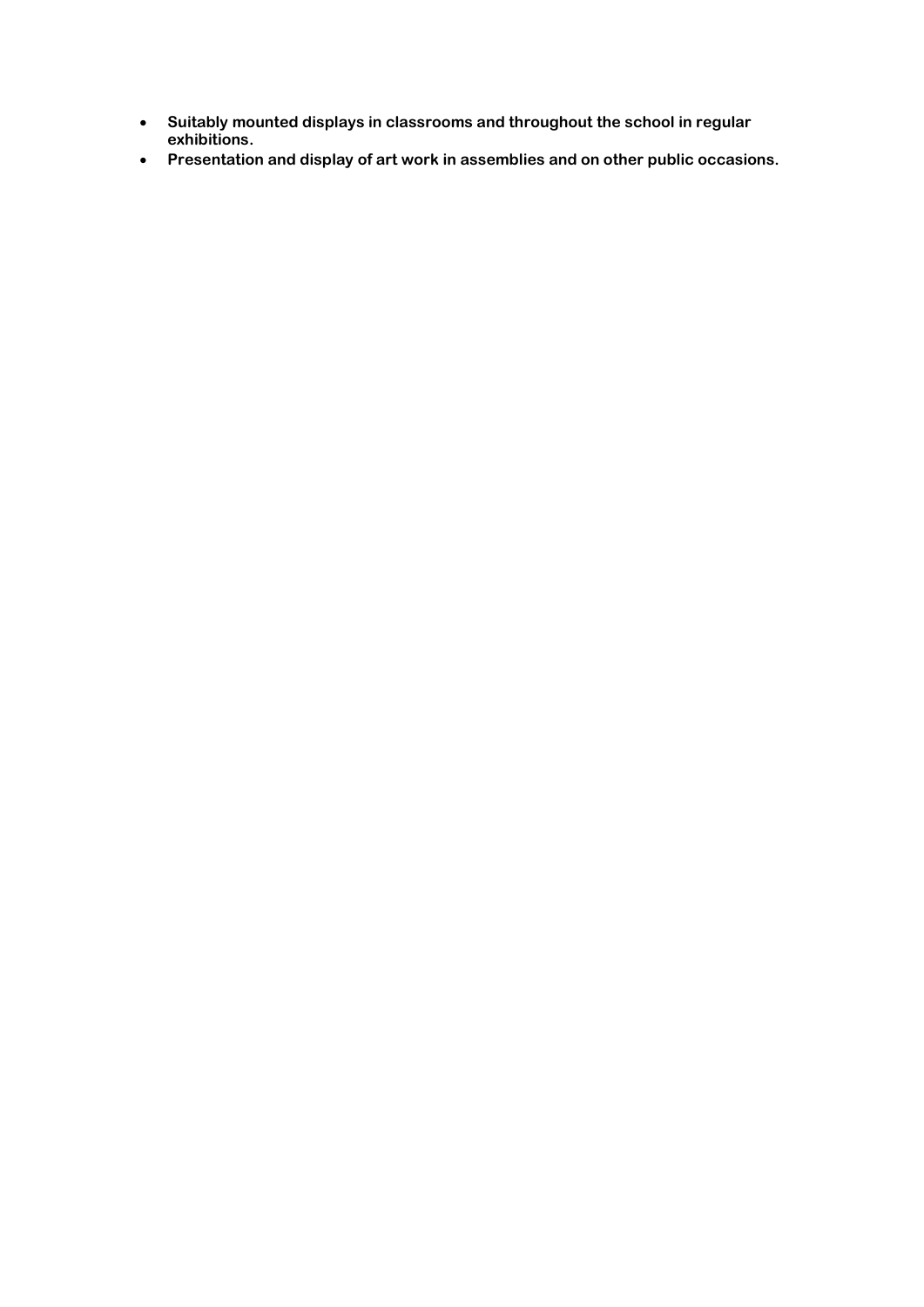# **Strategies for Ensuring Progress and Continuity**

**Planning in art includes:** 

- **Activities in Art and Design are planned so that they build upon the prior learning of the children. While we give children of all abilities opportunity to develop their skills, knowledge and understanding, we also build planned progression into the scheme of work, so that there is an increasing challenge for the children as they move up through the school.**
- **Pupils with particular ability and flair for Art who work more quickly through the levels of the National Curriculum and are extended through the use of more advanced techniques and materials.**

## **The role of the Art Leader is to:**

- **Take the lead in policy development and the production of schemes of work designed to ensure progression and continuity in Art throughout the school.**
- **Plan and spend the art budget according to need.**
- **Take responsibility for the purchase and organisation of central resources for Art.**
- **Keep up-to-date with developments in Art education and disseminate information to colleagues as appropriate.**
- **Monitor the teaching and learning of art across the school.**

# **Assessment**

**Formative assessment is used to guide the progress of individual pupils in Art. Suitable tasks for assessment include:** 

- **Small group discussions in the context of a practical task.**
- **Specific assignments for individual pupils.**
- **Individual discussions in which children are encouraged to appraise their own work and progress.**
- **Analysis of good examples.**
- **We are building a collection of portfolios containing examples of good pieces of work in a variety of skills. This is to demonstrate to teachers and pupils what to aim for and how to move a gifted or talented child onto the next stage in developing their skills.**

**At the end of the year, parents are informed of their child's level of ability in art through the school report. Children will either be graded as 'below expected', 'expected' or 'above expected'.**

## **Strategies for the use of Resources**

**Classroom resources in Art are kept clearly in an Art resource area. They include:**

- **A variety of regularly used tools and materials for painting and drawing.**
- **Tools and materials for collage work and modelling.**
- **A selection of papers and card.**

**Central resources in Art are the responsibility if the Art leader who has a budget available. They include:** 

- **Tools and materials for painting and printmaking (batik and screen printing)**
- **Pen and inks for calligraphy.**
- **Tools and clay for pottery work.**
- **Materials for textiles and sewing.**
- **Specialist papers and project materials.**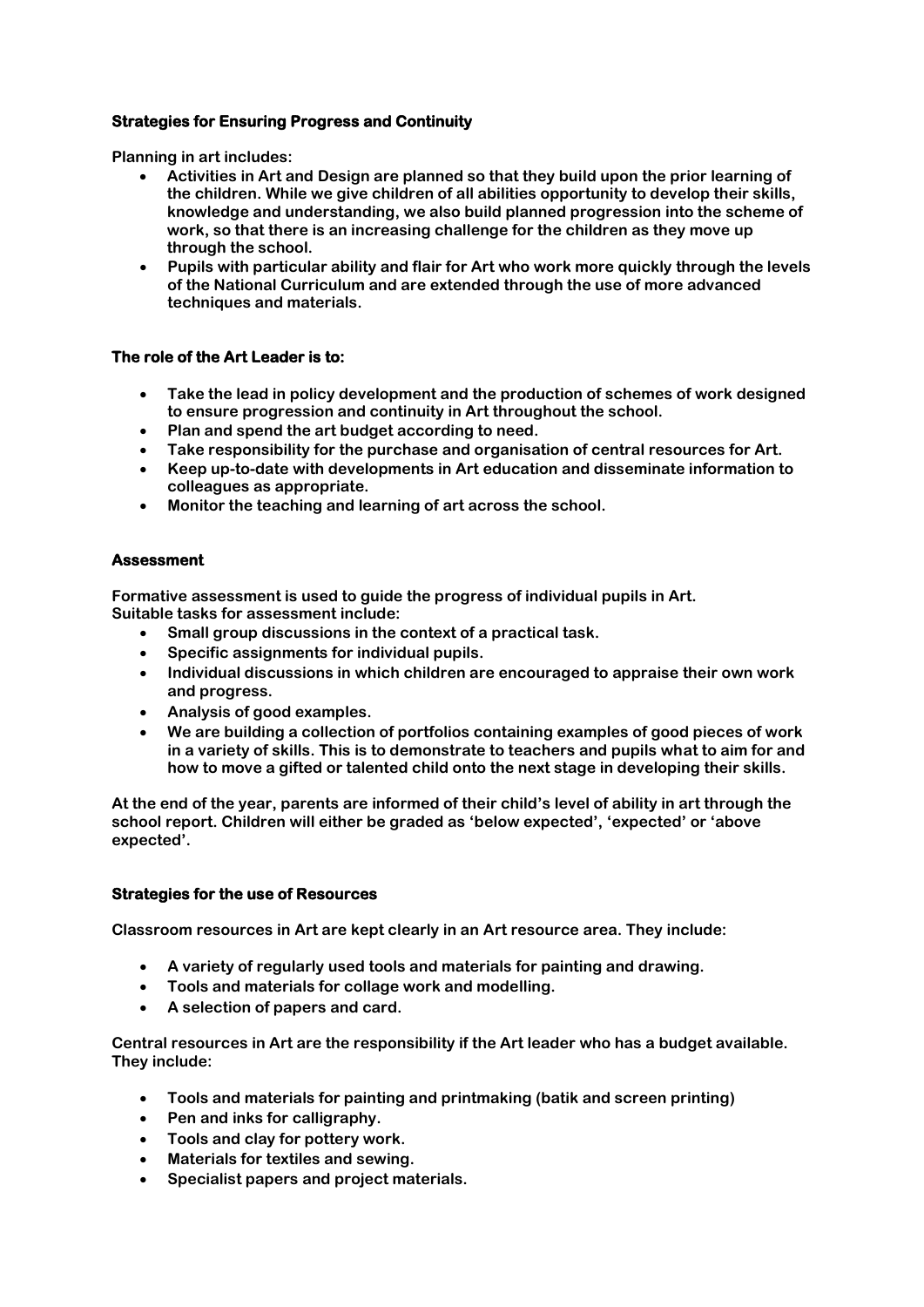**Visits to galleries and museums are an integral part of the programme of study for Art and are carefully planned to support classroom activities.** 

# **I.C.T. is a major resource which is used in Art for:**

- **Screen painting, drawing and design using appropriate software packages.**
- **Research using the Internet and CD ROM encyclopaedias for art collections and artists.**

# **Contribution of Art and Design to teaching in other curriculum areas:**

- **English Art and Design contributes to the teaching of English in our school by encouraging children to ask and answer questions about the starting points for their work. They have the opportunity to compare ideas, methods and approaches in their own work and that of other children, and to say what they think and feel about them. They also access a variety of illustrations in the books they read.**
- **Mathematics Art and Design contributes to the teaching of mathematics in our school by giving opportunities to develop the children's understanding of shapes, pattern and space through work in two and three dimensions.**
- **Information and communication technology (ICT). We use ICT to support Art and Design teaching when appropriate. Children use software to explore shapes, colour and pattern in their work. Older children collect visual information to help them develop their ideas by using digital and video cameras to record their observations. Children use the internet to find out more about famous artists and designers.**
- **Personal, social and health education (PSHE) and citizenship Art and design contributes to the teaching of some elements of personal, social and health education and citizenship. The children discuss how they feel about their own work and the methods and approaches used by others.**
- **Spiritual, moral, social and cultural development. The teaching of Art and Design offers opportunities to support the social development of our children through the way we expect them to work with each other in lessons. Groupings allow children to work together and give them the chance to discuss their ideas and feelings about their own work and the work of others. Their work in general helps them to develop a respect for the abilities of other children and encourage them to collaborate and cooperate across a range of activities and with adults, thus developing a better understanding of themselves. They also develop an understanding of different times and cultures through their work on famous artists, designers and craftspeople.**

## **Teaching Art and Design to children with special educational needs:**

- **At our school we teach Art and Design to all children, whatever their ability. Art and Design forms part of the school curriculum policy to provide a broad and balanced education of all children. Through our art and design teaching we provide learning opportunities that enable all pupils to make progress. We do this by setting suitable learning challenges and responding to each child's different needs. Assessment against the National Curriculum allows us to consider each child's attainment and progress against expected levels**
- **We enable pupils to have access to the full range of activities involved in learning Art and Design. Where children are to participate in activities outside the classroom, for example, a visit to an art gallery, we carry out a risk assessment prior to the activity, to ensure that the activity is safe and appropriate for all pupils.**